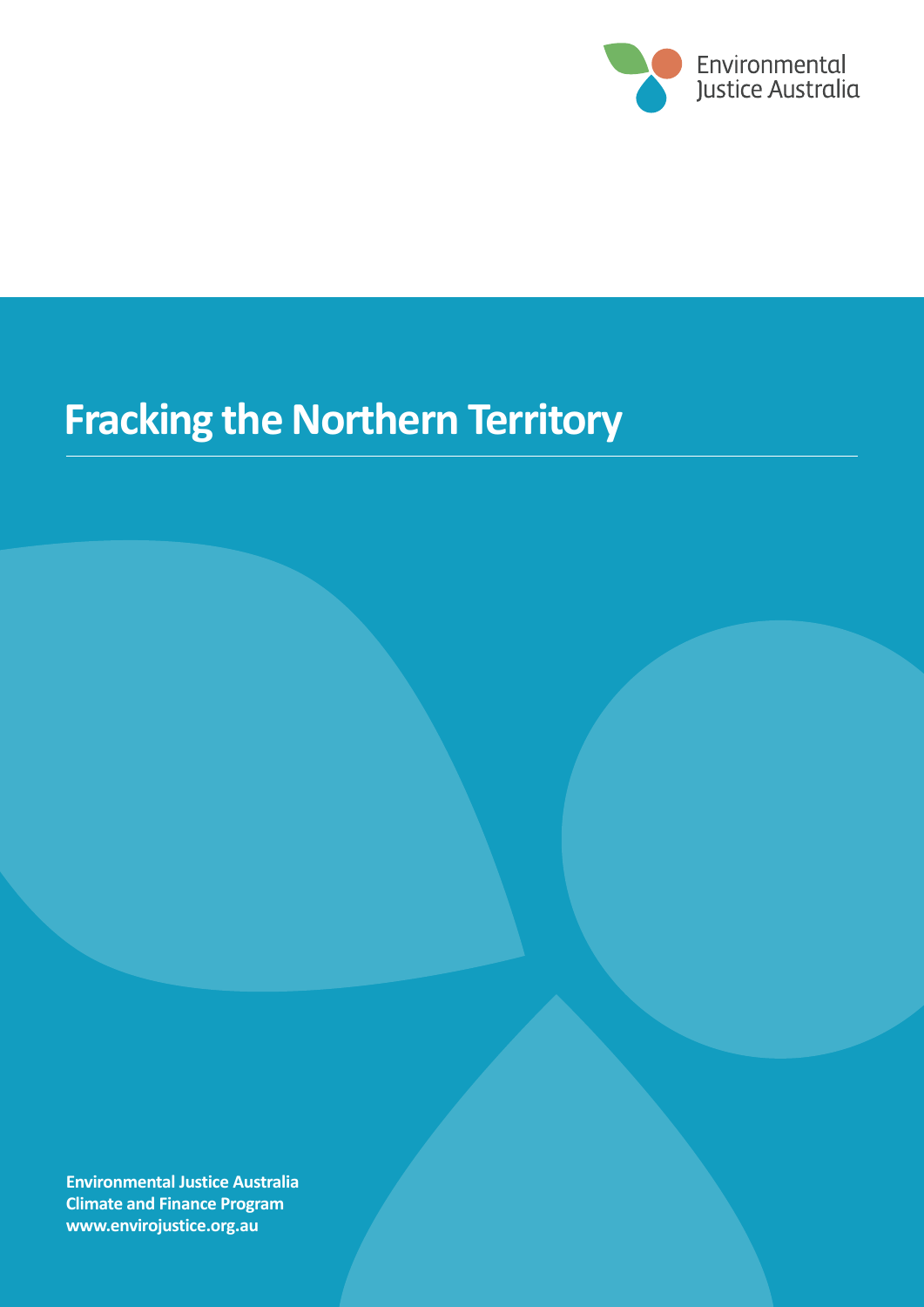## **Contents**

| <b>Executive Summary</b>                                 | 3 |
|----------------------------------------------------------|---|
| The failures of the NT fracking inquiry                  | 3 |
| The future under fracking                                | 4 |
| What is Jemena's influence on NT officials?              | 5 |
| The Australian Taxation Office investigates Jemena       | 6 |
| What is a 'round robin' arrangement?                     | 6 |
| Has Jemena been involved in a 'round robin' arrangement? | 6 |
| Conclusion                                               | 8 |
| About Environmental Justice Australia                    | 9 |

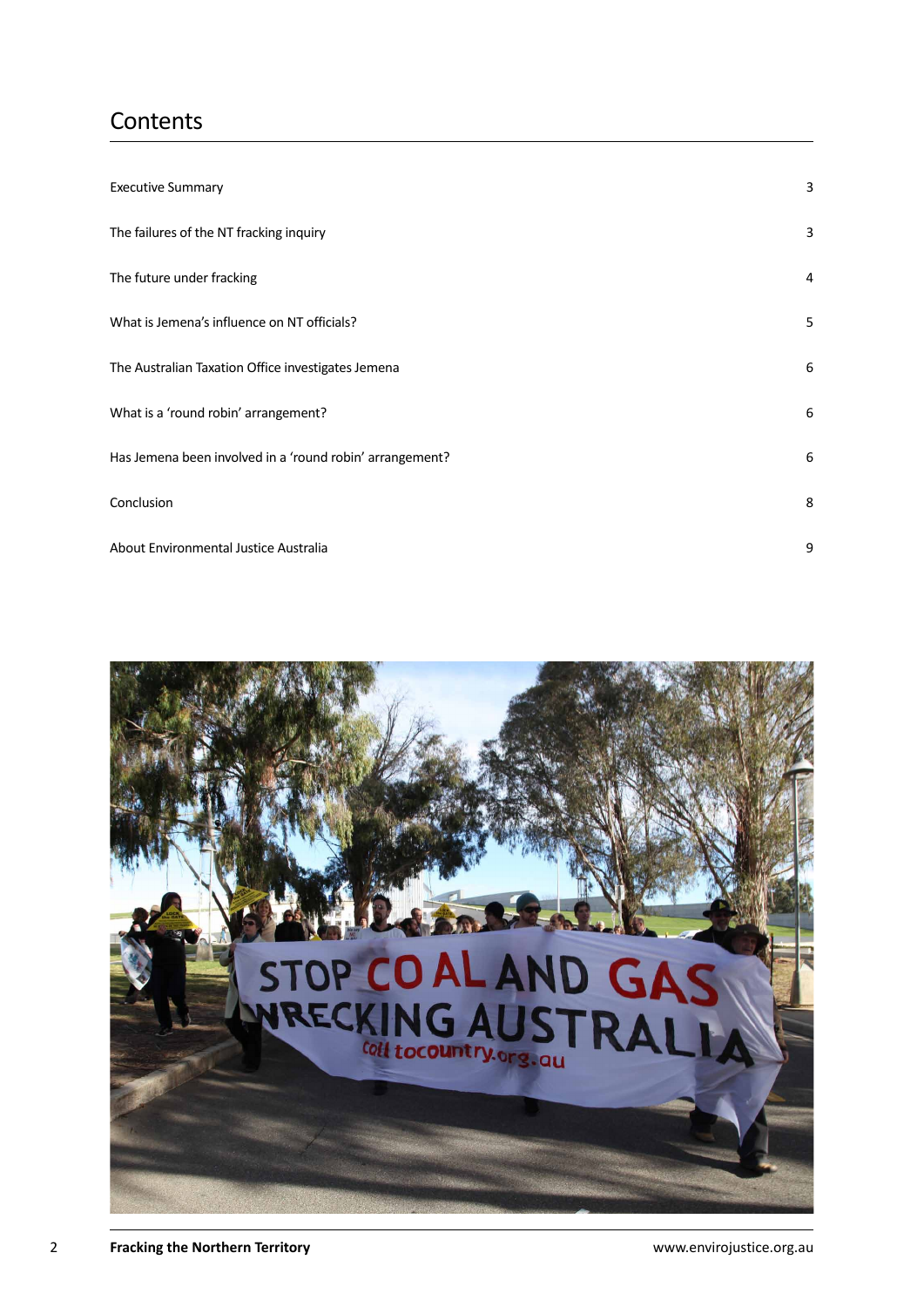#### <span id="page-2-0"></span>Executive Summary

In 2016 the Northern Territory government placed a moratorium on fracking and appointed scientific inquiry to investigate the impacts. The inquiry defied its terms of reference to arrive at a palatable solution for industry, concluding serious climate change risks could be managed, but it was up to government to determine how that would be done.

All the while a Chinese government-owned gas pipeline is set for a windfall if the moratorium is lifted. The company freely admits to discussions with the NT government on the issue. As proof of its influence, the company's latest financial reports reveal it successfully gets around new, stricter rules for its NT monopoly pipeline after 'working' with the NT government. At the same time the company is being investigated by the ATO for a tax dodging scheme that could see taxpayers miss out on \$500 million.

On 17 April 2018 the NT government lifted the moratorium on fracking.

This report is designed to assist the Australian public and decision makers become aware of the influence that foreign state owned enterprises are having on extractive industry regulation in Australia and what this could mean for climate change. It provides analysis of financial reports that might spur further discussion.

Environmental Justice Australia welcomes Jemena's comments on this report and invites it to provide more information to the Australian public on its discussions with the NT government, its exemption from new national gas rules and its tax arrangements.

#### The failures of the NT fracking inquiry

In 2016 the NT government banned hydraulic fracturing and set up an independent scientific inquiry to investigate the risks of fracking in the Territory. In March 2018 the inquiry released its final report declaring risks of global emissions from burning NT gas as 'medium' to 'high'.<sup>1</sup> The scientists determined that risks classified as 'medium' and 'high' would be unacceptable for the moratorium on fracking to be lifted.<sup>2</sup>

However, the inquiry said those risks would be acceptable if emissions were offset. It concluded that the risks were manageable.<sup>3</sup>

In doing so the inquiry suggested a range of possible offset mechanisms. One of those was the [unviable strategy](http://reneweconomy.com.au/coal-industrys-carbon-capture-dream-dangerous-fantasy-41399/) of carbon capture and storage (CCS).4

Beyond finding that offsetting emissions 'may present a challenging task for government' the inquiry did not address the commercial viability nor effectiveness of offset mechanisms like CCS. Neither did the inquiry assess the risk of government failure to implement measures to mitigate emissions.<sup>5</sup> For the example of CCS, without a high price on carbon emissions, there is no regulatory nor market reason why any corporate would pursue a CCS project.

Instead, the inquiry said the decision to choose and implement offset strategies was beyond its scope.<sup>6</sup>

- 1 NT Fracking Inquiry Final [Report,](https://frackinginquiry.nt.gov.au/inquiry-reports?a=494286) pp 220, 230
- 2 NT Fracking Inquiry Final [Report,](https://frackinginquiry.nt.gov.au/inquiry-reports?a=494286) p 35
- 3 NT Fracking Inquiry Final [Report,](https://frackinginquiry.nt.gov.au/inquiry-reports?a=494286) p 240
- 4 NT Fracking Inquiry Final [Report,](https://frackinginquiry.nt.gov.au/inquiry-reports?a=494286) p 239
- NT Fracking Inquiry Final [Report,](https://frackinginquiry.nt.gov.au/inquiry-reports?a=494286) p 239
- NT Fracking Inquiry Final [Report,](https://frackinginquiry.nt.gov.au/inquiry-reports?a=494286) p 239

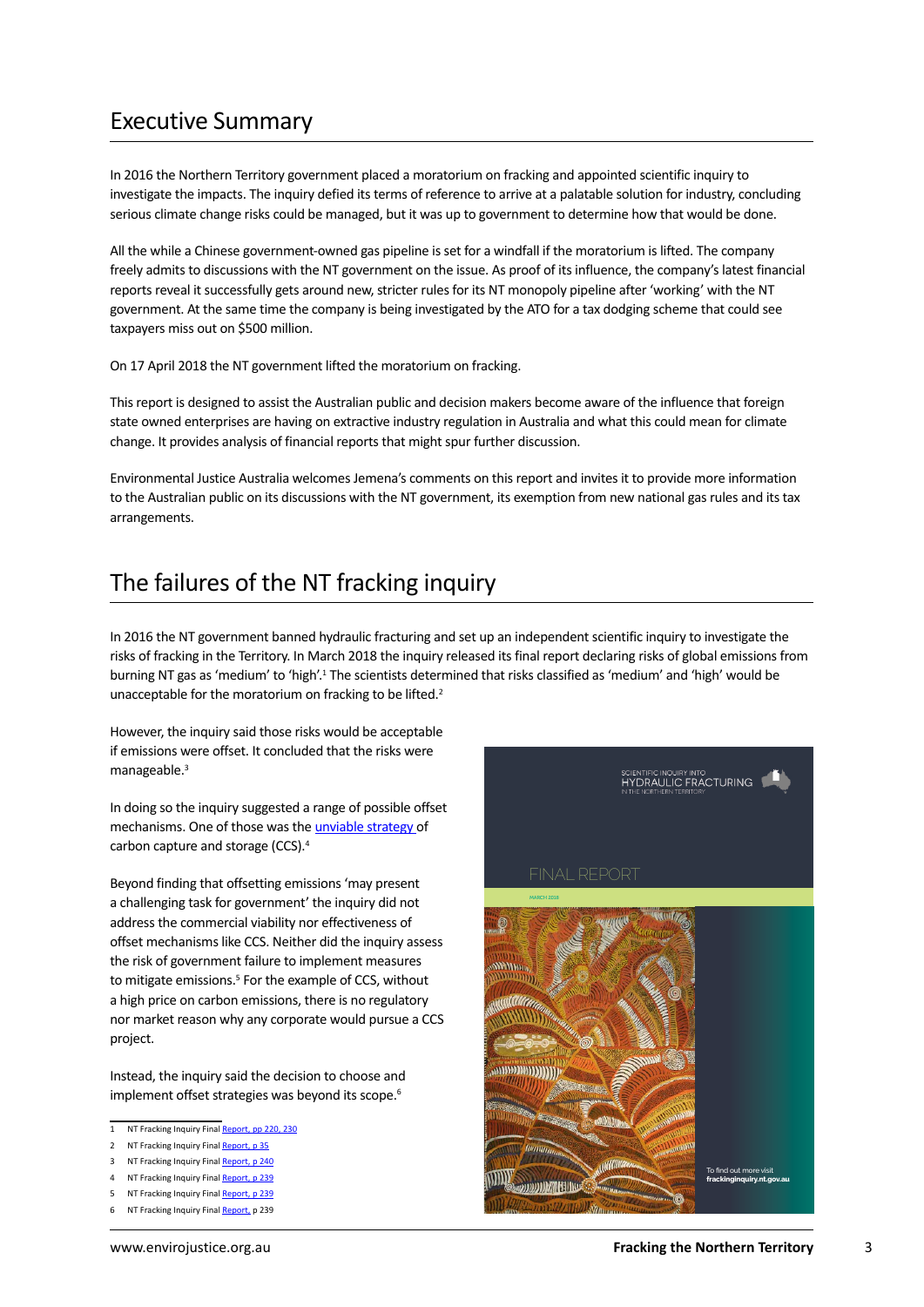<span id="page-3-0"></span>In stark contrast, the inquiry's [terms of reference](https://frackinginquiry.nt.gov.au/terms-of-reference) said the inquiry will "for every environmental risk and impact ... advise whether such methods, standards or strategies can effectively and efficiently reduce the impact or risk" to an acceptable level. Climate change was one such risk.

In a world threated by climate change, the scientific inquiry used verbal sleight of hand to put forward a politically palatable solution on fracking in the Northern Territory.

The inquiry eschewed its terms of reference, passing the buck to governments while stating it had taken into account the community's distrust of industry and governments.7

The NT government has now decided to lift the moratorium. According to the [ABC,](http://www.ntnews.com.au/news/northern-territory/fracking-given-green-light-by-nt-government/news-story/e6c02f2e0e0eeb837be33154b41a299c) the government will release a draft offset and climate change policy by the end of the year.

#### The future under fracking

If fracking proceeds in the NT it could lock in Australia's fossil fuel dependency for decades to come, by both the use of gas for energy, and government dependence on its extraction for general revenue from taxes.

Fracking all but guarantees a significant increase in carbon emissions, by fugitive methane emissions and burning the gas. There is no clear way of offsetting the damage. The inquiry recognised that Australia reducing its emissions in accordance with its 2030 targets would be 'a challenging task'.<sup>8</sup>

The serious real-world implications of the inquiry's final report conclusions will be felt by our children. There is a reason why climate change beyond  $2^{\circ}$ C is described by the Paris Agreement as 'dangerous' for people. It is also dangerous for a range of other living creatures and eco-systems. One need only look to Queensland and the Great Barrier Reef.

On the cusp of fracking in the NT, winners are lining up to externalise the costs back onto the Australian public.

One such company is Jemena. It is a company registered in Australia ultimately owned by the Chinese (60%) and Singapore (40%) governments. It is building the Northern Gas Pipeline that will transport conventional gas 623 km from Tennant Creek to Mt Isa in Queensland. The Chinese interest is a State Owned Enterprise called the State Grid Corporation of China.

 The NT government granted Jemena a monopoly pipeline in exchange for strict contractual requirements in the form of a performance guarantee to build the pipeline and have it up and running by the end of 2018.

A May 2016 [report](http://ieefa.org/ieefa-issues-pipe-dream-report-questioning-rationale-north-east-gas-interconnector-australia/) by the Institute for Energy Economics and Financial Analysis (IEEFA) concluded that the pipeline would be a white elephant without further NT gas supply from fracking and ongoing subsidies. In contrast, the proponent [says](http://www.abc.net.au/radio/programs/nt-country-hour/gas-pipeline-expansion-needs-fracking-says-jemena/9644592) the pipeline is commercial without extra assistance or supply.

Jemena's Northern Gas Pipeline is the only pipeline that exports gas from the NT. It is expected to reap substantial profits from the NT government lifting the moratorium. One outcome has Jemena building or accessing pipelines from Mount Isa to the Queensland coast to supply the Australian export or domestic market.

The inquiry recognised the Northern Gas Pipeline will benefit from all three economic scenarios modelled on lifting the moratorium. In the 'breeze' scenario the Northern Gas Pipeline will operate at increased capacity. According to the inquiry, the impact to the economy will largely be from profits generated by the industry.<sup>9</sup> Jemena is a key player. In higher production scenarios, the 'wind' and 'gale' scenarios, the Northern Gas Pipeline will be duplicated<sup>10</sup> providing additional profit accruing infrastructure to Jemena.

It is no surprise then that Jemena representatives have been [meeting regularly](http://www.abc.net.au/radio/programs/nt-country-hour/gas-pipeline-expansion-needs-fracking-says-jemena/9644592) with the NT government on the issue before its decision to lift the moratorium.

<sup>7</sup> NT Fracking Inquiry Final [Report](https://frackinginquiry.nt.gov.au/inquiry-reports?a=494286) p 237

<sup>8</sup> NT Fracking Inquiry Final [Report,](https://frackinginquiry.nt.gov.au/inquiry-reports?a=494286) p 211

<sup>9</sup> NT Fracking Inquiry Final [Report,](https://frackinginquiry.nt.gov.au/inquiry-reports?a=494286) p 355

<sup>10</sup> NT Fracking Inquiry Final [Report,](https://frackinginquiry.nt.gov.au/inquiry-reports?a=494286) p 356, 357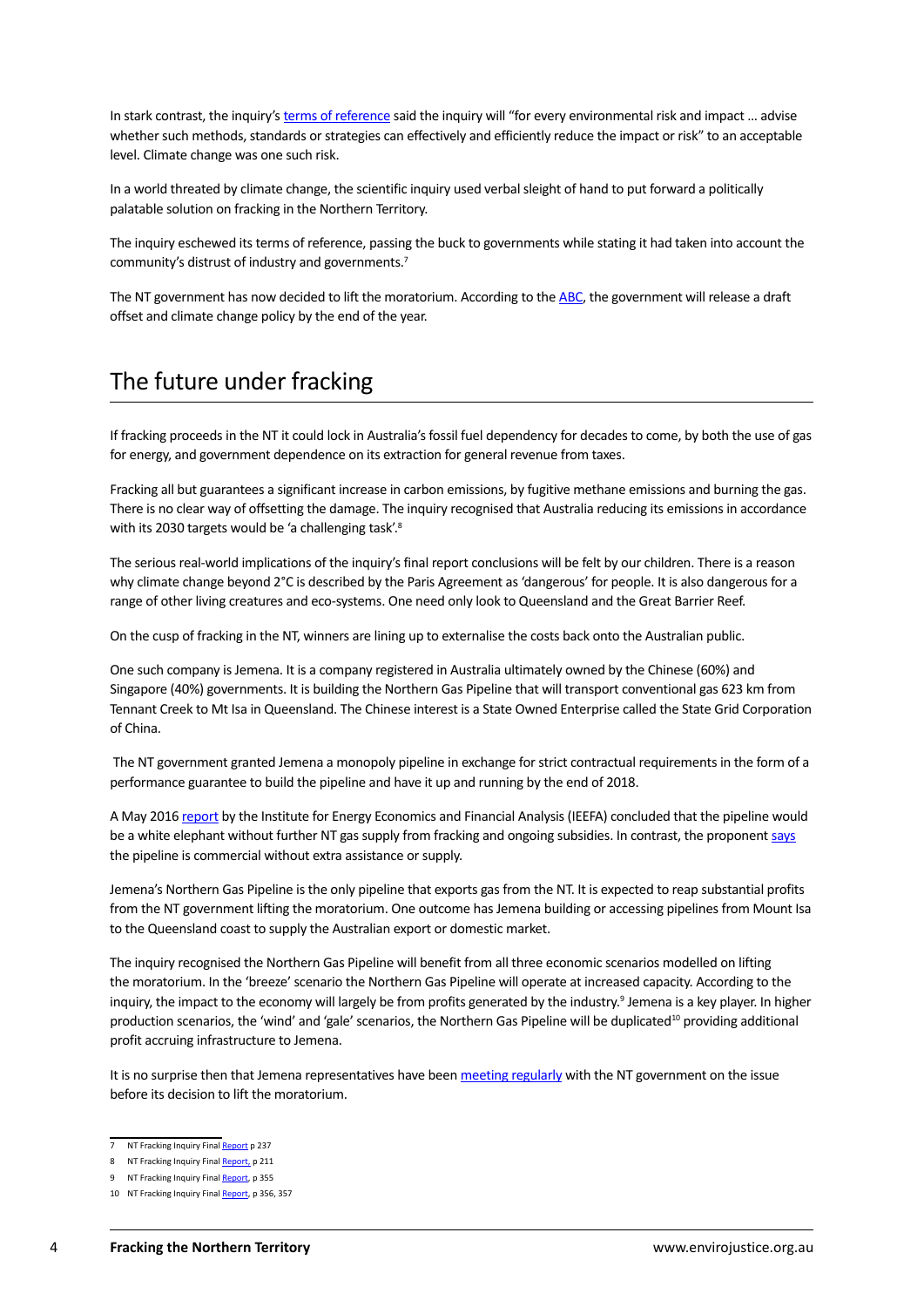<span id="page-4-0"></span>

*The extent of coral bleaching in the Great Barrier Reef already demonstrates the impact of climate change and the importance to Australia of not increasing carbon emissions.*

#### What is Jemena's influence on NT officials?

It is difficult to quantify the impact a company owned by the Chinese and Singapore governments can have on Northern Territory officials. However, Jemena is already getting around rules in the Territory following discussions with the NT government.

In August 2017, new national gas rules were gazetted. They increase the transparency for gas pipeline arrangements in Australia. The rules place new obligations on businesses in relation to information disclosure, contract negotiations and dispute resolution. The rules also regulate access to pipelines, and therefore effective monopolies like Jemena's Northern Gas Pipeline.

However, Jemena's 2017 financial report reveals it successfully worked with the NT to ensure some or all of the rules wouldn't apply to the Northern Gas Pipeline. The company stated:<sup>11</sup>

*Management successfully worked with the Northern Territory Government to secure a derogation from the new Rules for the Northern Gas Pipeline.*

This new information poses serious questions about the influence Jemena and its Chinese and Singaporean owners have over government officials.

<sup>11</sup> SPSG (Australia) Assets Pty Ltd, 2017 Financial Report, p 36.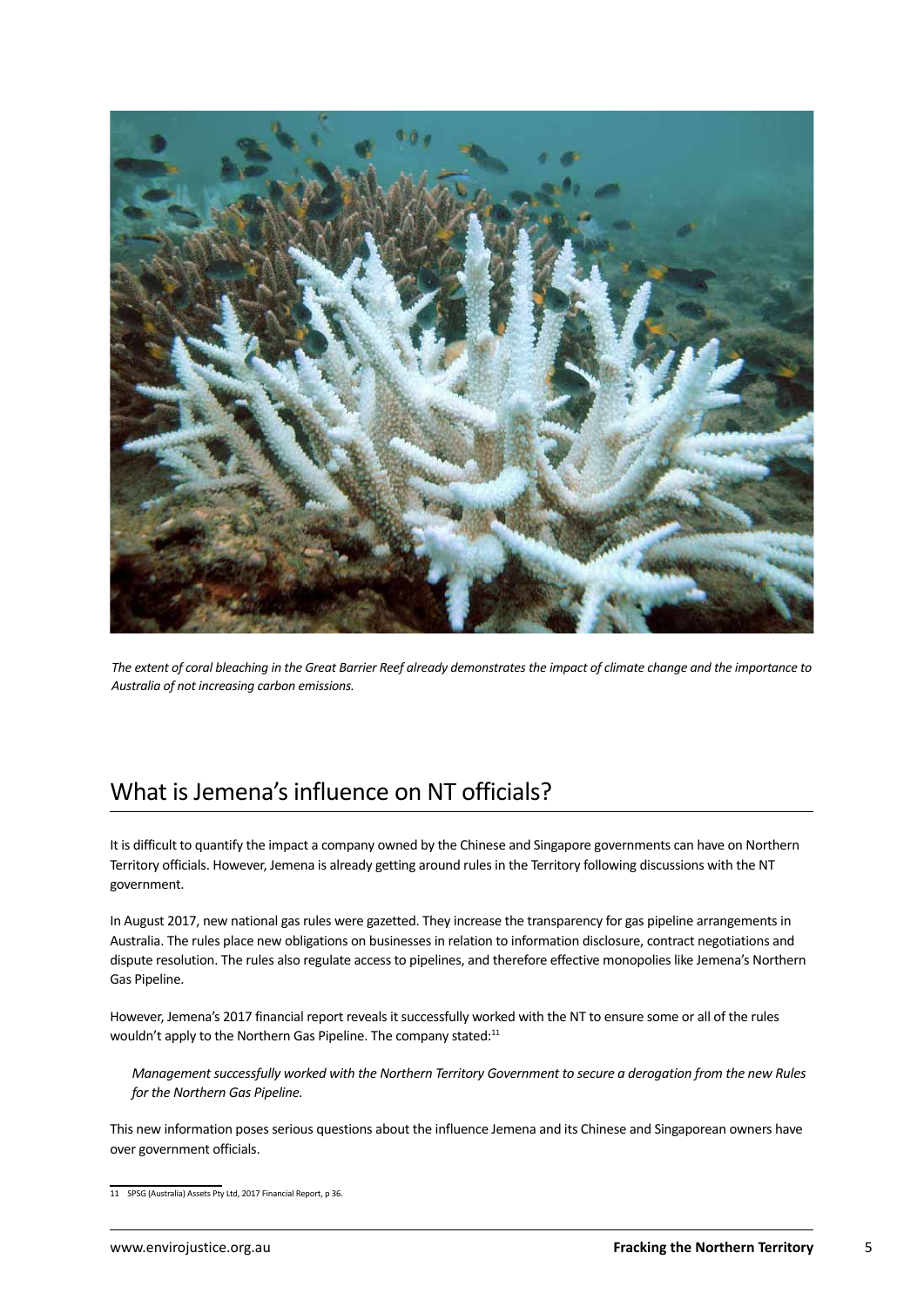#### <span id="page-5-0"></span>The Australian Taxation Office investigates Jemena

But Jemena's actions to ensure healthy profit margins aren't just restricted to successful lobbying. On the back of IEEFA's analysis referred to above, in June 2016 Environmental Justice Australia [wrote](http://www.afr.com/news/policy/tax/jemena-funding-arrangements-raised-with-the-ato-20160610-gpgk63) to the Australian Taxation Office (ATO) asking it to investigate Jemena's corporate restructure and compliance with transfer pricing laws for \$800 million in socalled 'convertible instruments'.

It worked like this: an offshore component of the group effectively loaned the Australian companies \$800 million at 10.25% return per year in an agreement that would shift more than \$80 million per year from Australia overseas until 2050. 12

Instead of paying market interest rates, which could be below 5%, the guaranteed high return would artificially reduce Jemena's yearly taxable income in Australia and, depending on the application of transfer pricing rules, cost Australian taxpayers around \$500 million in unpaid taxes.

Recently, on 4 April 2018, more information came to light. Jemena's Australian parent company published its 2017 financial report and said:<sup>13</sup>

*The Australian Taxation Office is currently conducting a transfer pricing audit in relation to the Company's convertible instruments.*

What was unknown at the time of our request in 2016 was where the \$800 million came from. One way transfer pricing can be implemented is by a round robin arrangement. This is an aggressive and egregious scheme that operates by first sending Australian company money to an entity offshore, only for it to return to Australia to be charged at a higher rate of interest, thus shifting money from Australia to an offshore entity to decrease the Australian company's taxable income.

#### What is a 'round robin' arrangement?

The ATO announced it was investigating a cross-border 'round robin' arrangement for an unidentified company in a [2016](http://law.ato.gov.au/atolaw/view.htm?docid=%22TPA%2FTA201610%2FNAT%2FATO%2F00001%22) [Taxpayer Alert](http://law.ato.gov.au/atolaw/view.htm?docid=%22TPA%2FTA201610%2FNAT%2FATO%2F00001%22) issued three months after EJA's letter.

The ATO describes a cross-border round robin financing arrangement as where a corporate entity within an Australian group funds the acquisition of equity in that same group by an offshore company. The funding to the offshore company will be at a rate much less than the offshore company receives in return for its investment back into the Australian group. The higher return to the offshore company artificially decreases the taxable income of the Australian group, leading to lesser amounts of tax payable in breach of transfer pricing laws.14

According to the tax office these arrangements can include paper transactions where no money changes hands. Other features might be an offshore parent domiciled in a low-tax jurisdiction that receives benefits, and the existence of hybrid instruments.15

<sup>12</sup> SPSG (Australia) Assets Pty Ltd, 2015 Financial Report, p 53

<sup>13</sup> SGSP (Australia) Assets Pty Ltd 2017 Financial Report, p 54

<sup>14</sup> ATO Taxpayer Alert TA 2016/10: http://law.ato.gov.au/atolaw/view.htm?docid=%22TPA%2FTA201610%2FNAT%2FATO%2F00001%22

<sup>15</sup> As above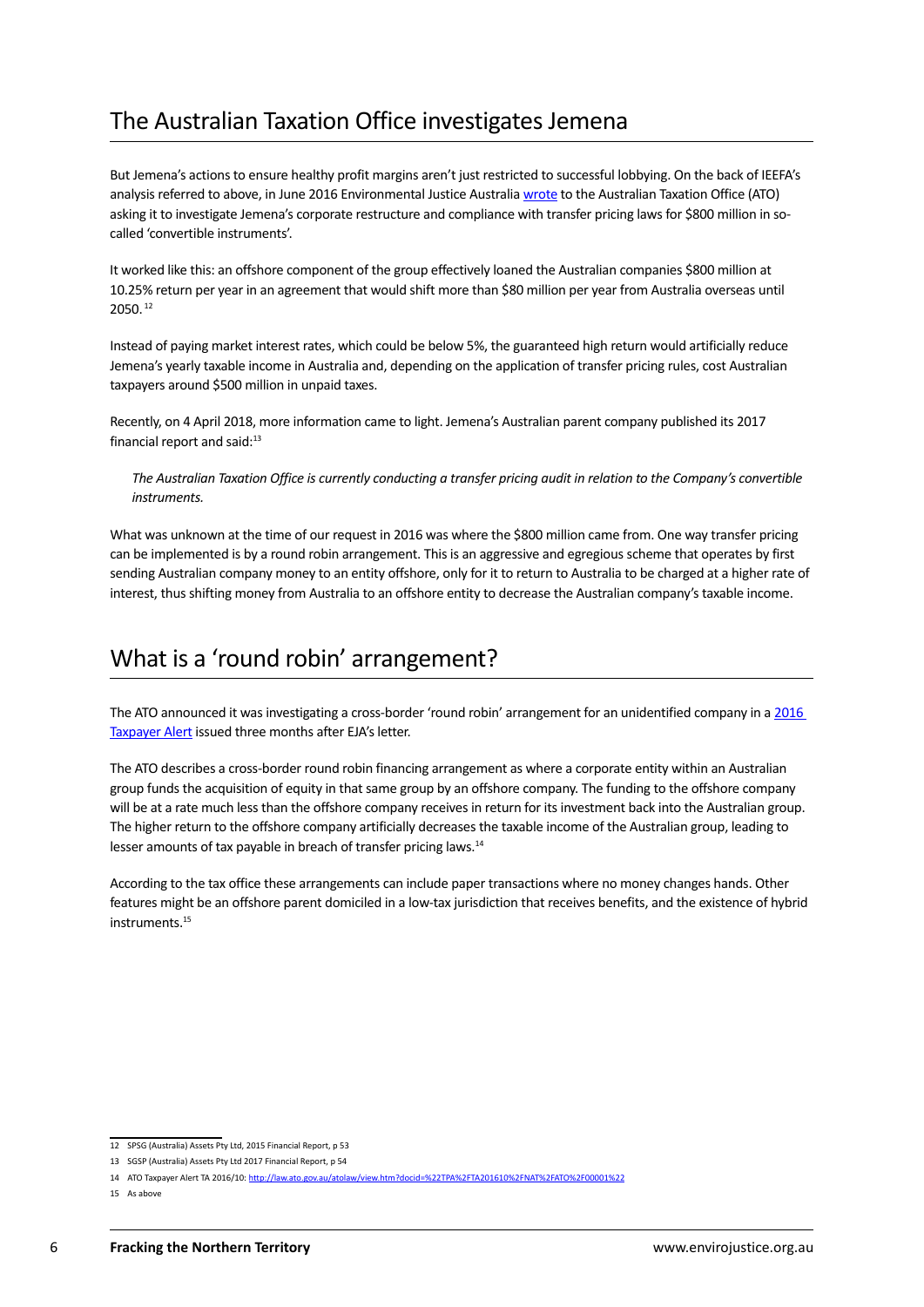

*One type of 'round robin' arrangement. Source: ATO*

### Has Jemena been involved in a 'round robin' arrangement?

We don't know. But Jemena's financial reports disclose some interesting information.

Jemena's Australian group is ultimately owned by a parent company domiciled in Singapore, a jurisdiction with a company tax rate of 17%, almost half Australia's current corporate tax rate of 30%.

Before Jemena's corporate restructure in 2015, the group benefited from a \$4.2 billion trust loan from its Chinese and Singaporean shareholders.<sup>16</sup> The group repaid \$200 million a year<sup>17</sup> at a rate of 4.7% per year. The trust loan was swapped with \$3.2 billion in equity in the 2015 restructure.<sup>18</sup> This transaction could have been done on paper, with no money changing hands.

If the final \$200 million trust loan payment directly funded the \$800 million convertible note issue (in a paper transaction), \$600 million would be needed. In 2015, Jemena's unsecured bank loans increased by \$602 million, almost double the loaned amount, to \$1.185 billion.<sup>19</sup>

A year later in 2016 Jemena paid the bankers about \$900 million:20 if that included \$600 million for the hybrid instruments that money would need to be found elsewhere.

<sup>16</sup> SPSG (Australia) Assets Pty Ltd, 2015 Financial Report, p 72

<sup>17</sup> SPSG (Australia) Assets Pty Ltd, 2015 Financial Report, p 66, 74

<sup>18</sup> SPSG (Australia) Assets Pty Ltd, 2015 Financial Report, p 56

<sup>19</sup> SPSG (Australia) Assets Pty Ltd, 2015 Financial Report, p 64

<sup>20</sup> SPSG (Australia) Assets Pty Ltd, 2016 Financial Report, p 50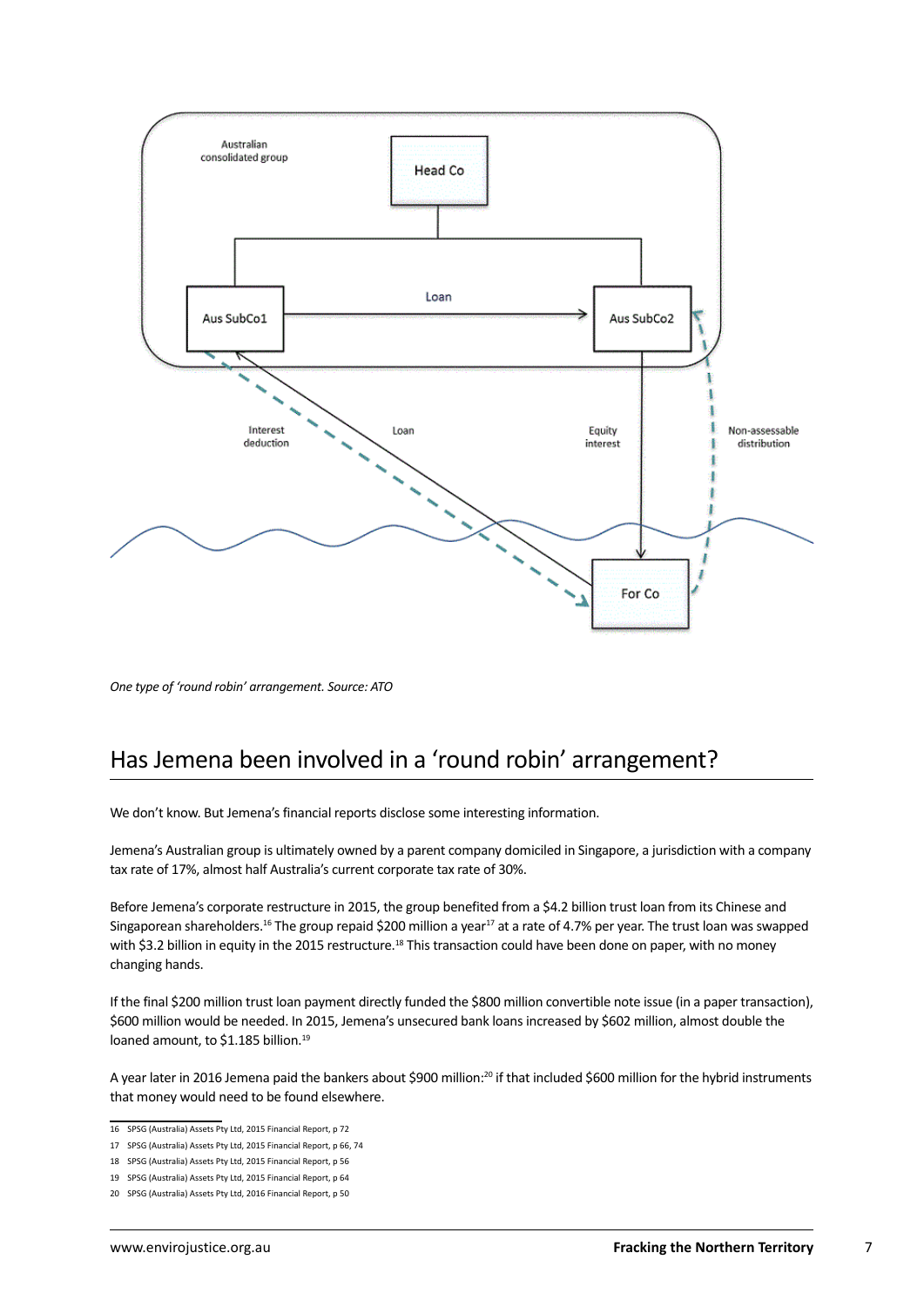<span id="page-7-0"></span>The net amount of Jemena's debt securities increased by \$640 million in 2016.<sup>21</sup> Debt securities issued by Jemena in 2016 for over A\$1 billion were in AUD, USD and HKD denominations with 7 to 10 year maturity. The fixed yearly returns on the instruments were between 3.25% and 3.75%, well below the fixed 10.25% return on \$800 million of convertible instruments.<sup>22</sup>

If the interest rates in those open market transactions were the appropriate arm's-length benchmark for the application of Australia's transfer pricing laws, then Australian taxpayers could miss out on more than \$530 million in tax revenue to 2050.23

#### **Conclusion**

We invite Jemena to disclose to the Australian public further information about its discussions with the Northern Territory government on lifting the moratorium and the extent of forecast profits under the fracking scenarios.

Jemena should also provide information on its discussions with the NT government and the extent of the exclusions granted by the government from the National Gas Rules.

Finally, Jemena should provide more information to the public on the ATO transfer pricing audit and precisely why that audit is occurring.

Depending on the information provided by Jemena, if any, we encourage the Northern Territory's new Independent Commission Against Corruption, which is expected to be functional by the middle of this year, to investigate Jemena's influence.24



<sup>21</sup> SPSG (Australia) Assets Pty Ltd, 2016 Financial Report, p 60

<sup>22</sup> SPSG (Australia) Assets Pty Ltd, 2016 Financial Report, p 61

<sup>23</sup> Calculated on an arm's length interest rate of 3.75% pa and company tax rate of 30% for 34 years between 2016 and 2050

<sup>24</sup> <http://www.abc.net.au/news/2017-11-23/northern-territory-passes-laws-to-set-up-icac/9184496>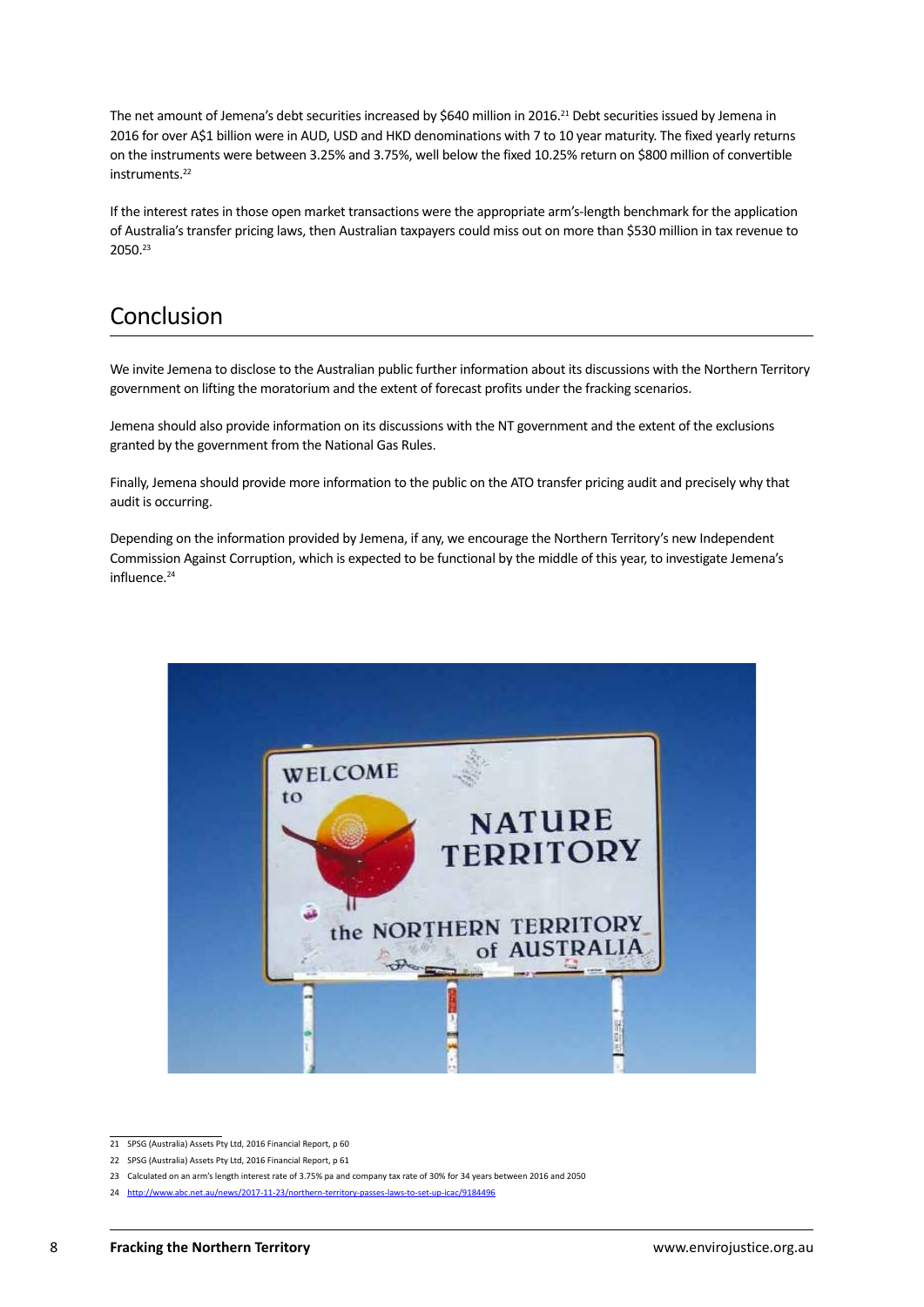## <span id="page-8-0"></span>About Environmental Justice Australia

Environmental Justice Australia (formerly the Environment Defenders Office, Victoria) is a not-for-profit public interest legal practice. Funded by donations and independent of government and corporate funding, our legal team combines a passion for justice with technical expertise and a practical understanding of the legal system to protect our environment.

Our **Climate and Finance** program brings legal capacity and expertise to climate and finance campaigning in Australia. Climate risks are financial risks. The Paris Climate Agreement means 'business as usual' is no longer an option. Australian regulators have confirmed climate change is a financial risk. Barristers' advice puts directors on notice for not considering the risks. Government officials must act with care and diligence. These are the new realities for investors and financiers.

But climate change risks are not being taken seriously. That's where we step in.

Environmental Justice Australia exposed serious flaws in plans for a government subsidy to support Adani's Carmichael project – a proposal for the world's largest new coal mine. The Northern Australia Infrastructure Facility (NAIF) considered lending \$1 billion in taxpayers' money to a coal railway to service Adani's mine. EJA exposed NAIF board members' conflicts of interest, raised serious questions about NAIF's Risk Appetite Statement and its Anti-Money Laundering policy and advised that NAIF's officials would breach their duties if the loan proceeds.

EJA is the only legal practice in the world to file court proceedings against a bank over climate risk disclosure. In July 2017 we lodged the case in the Federal Court of Australia against the largest public company in Australia, the Commonwealth Bank. The case was brought by long-term shareholders alleging the bank failed to adequately disclose climate related risks in its annual report.

Donate at: www.envirojustice.org.au/donate

For further information on this briefing paper, please contact:

David Barnden, Principal Lawyer, Environmental Justice Australia T: 03 8341 3100 E: admin@envirojustice.org.au

Produced & published by Environmental Justice Australia ABN 74 052 124 375

| Telephone: | 03 8341 3100 (Melbourne metropolitan area)                    |
|------------|---------------------------------------------------------------|
|            | 1300 336 842 (Outside Melbourne metropolitan area)            |
| Facsimile: | 03 8341 3111                                                  |
| Email:     | admin@envirojustice.org.au                                    |
| Website:   | www.envirojustice.org.au                                      |
| Post:      | PO Box 12123, A'Beckett Street VIC 8006                       |
| Address:   | Level 3, the 60L Green Building, 60 Leicester Street, Carlton |

Publication date: 17 April 2018